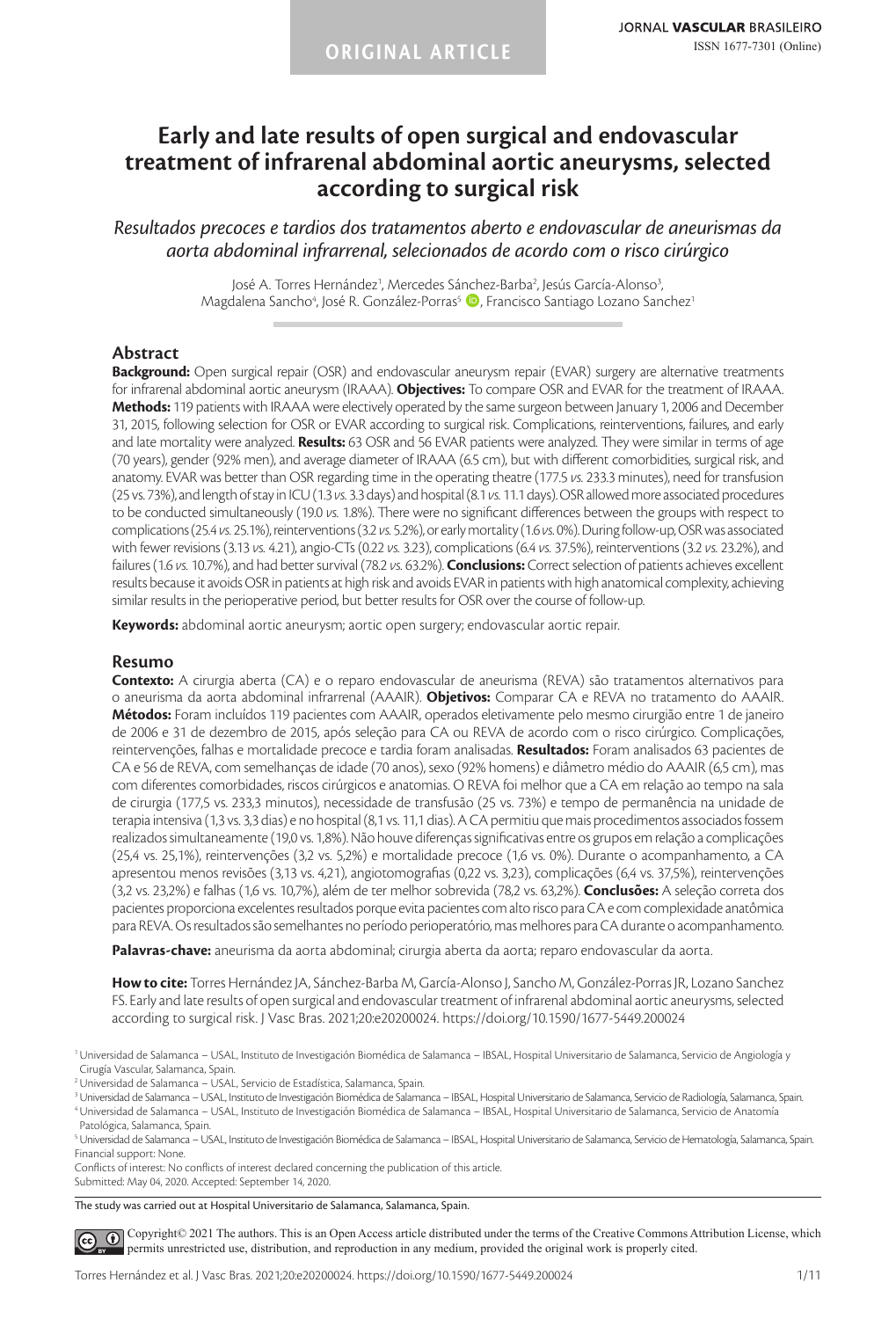## **INTRODUCTION**

Infrarenal abdominal aortic aneurysms (IRAAAs) are relatively frequent in men, those over 65 years of age, the hypertensive, and smokers, and have a low incidence in diabetics.<sup>1</sup> This is an asymptomatic disease, but a percentage of IRAAAs can grow until rupture occurs and the patient dies. IRAAAs that require treatment can be resolved in two ways. The first is to replace the aneurysm with a prosthetic graft using open surgical repair (OSR). This method has undergone hardly any technical changes for several decades and experienced teams achieve very good results.2 The second, more recently introduced method, is exclusion of the aneurysm through the endovascular aneurysm repair (EVAR) technique, which, being less aggressive, has quickly become an established procedure.<sup>3</sup> Prospective studies comparing the two treatment methods report that EVAR results in lower perioperative morbidity and mortality, but that, over a period of years, this advantage is lost, with patients presenting similar survival rates, but higher rates of complications, repeat operations, and aneurysm-related mortality.4

According to the recommendations of therapeutic guidelines,5,6 EVAR is the technique of choice for patients with optimal anatomy but who are considered to be at high risk from OSR. In recent years, many groups have been carrying it out, to the extent that in the USA it is provided to almost 80% of patients.<sup>7</sup>

In this context, the present study analyzes the clinical results of both techniques when patients are selected for one of the two therapeutic modalities based on their age and medical history (risks), following current clinical criteria. The ultimate objective is to assess the morbidity and mortality during the perioperative period and throughout follow-up in order to demonstrate that the two techniques are complementary, rather than exclusive.

## **MATERIAL AND METHODS**

A retrospective study of a cohort of 119 patients with asymptomatic IRAAA, electively operated on by the Angiology and Vascular Surgery Service of the Hospital Universitario de Salamanca between 1 January 2006 and 31 December 2015, by a team whose principal surgeon, who had experience in both techniques, was always the same person.

In a systematic manner, patients were selected for either therapeutic modality in clinical sessions at the service based on the balance of risk and benefit from OSR or EVAR according to age, comorbidities, existence of a hostile abdomen, anatomy of the IRAAA (Table 1), possibility of treating another serious retroperitoneal pathology during the same operative session, the need for rapid recovery in order to treat other diseases, or according to the patient's choice (Figure 1). The prosthesis used in OSR was always one made of polyester impregnated in gelatin (Dacron, Unigraf, B Braun®). In the case of EVAR, a prosthesis made from low-porosity polyester with suprarenal fixation was used, the Talent® model (Medtronic Ibérica, S.A.) up to the end of 2009 and then Endurant® and Endurant II® models (Medtronic Ibérica, S.A.) since 2010.

Data were collected after reviewing the clinical history and imaging tests from the first admission and during follow-up. Demographic parameters, vascular risk factors, medical history, analytical determinations, ASA risk (American Society of Anesthesiologists), preoperative surgical risk assessed by applying the specific model for IRAAA published by Ambler et al.,<sup>8</sup> and morphological parameters were evaluated. Several technical variables derived from the surgical activity, ICU and hospital stays, postoperative complications, reinterventions, failures, and short-term (30 days) and long-term (follow-up) mortality, as well as survival were analyzed.

Failures of the technique are defined as: 1) mortality related to the aneurysm or its treatment; 2) complications that had to be resolved by changing the therapeutic modality; and 3) when the aneurysm repressurized and was tending to grow, and when it was not feasible to resolve it due to technical impossibility or patient refusal.

The patients included in the study were consecutive. The institutional review board at the Facultad de Medicina de la Universidad de Salamanca approved this study (DOC-CIR/ODON-20012017) and waived the need for patient consent. No patients were excluded, because, except for two, patients were not lost from the study until their death. These two patients were contacted and they agreed to be reviewed and for a control angio-CT to be performed. In some deceased patients whose cause of death was not ascertained by other means, data collection was completed by telephone interview with their relatives.

Table 1. Contraindications for EVAR, according to characteristics of the aortic neck.

| Diameter      | $<$ 17 mm or $>$ 32 mm              |
|---------------|-------------------------------------|
| Angle         | $> 60^{\circ}$                      |
| Length        | < 15 mm (up to 10 mm exceptionally) |
| Thrombus      | > 50% of perimeter                  |
| Calcification | > 50% of perimeter                  |
|               | > 3 mm in the first 10 mm           |

Source: Gómez Palonés et al.6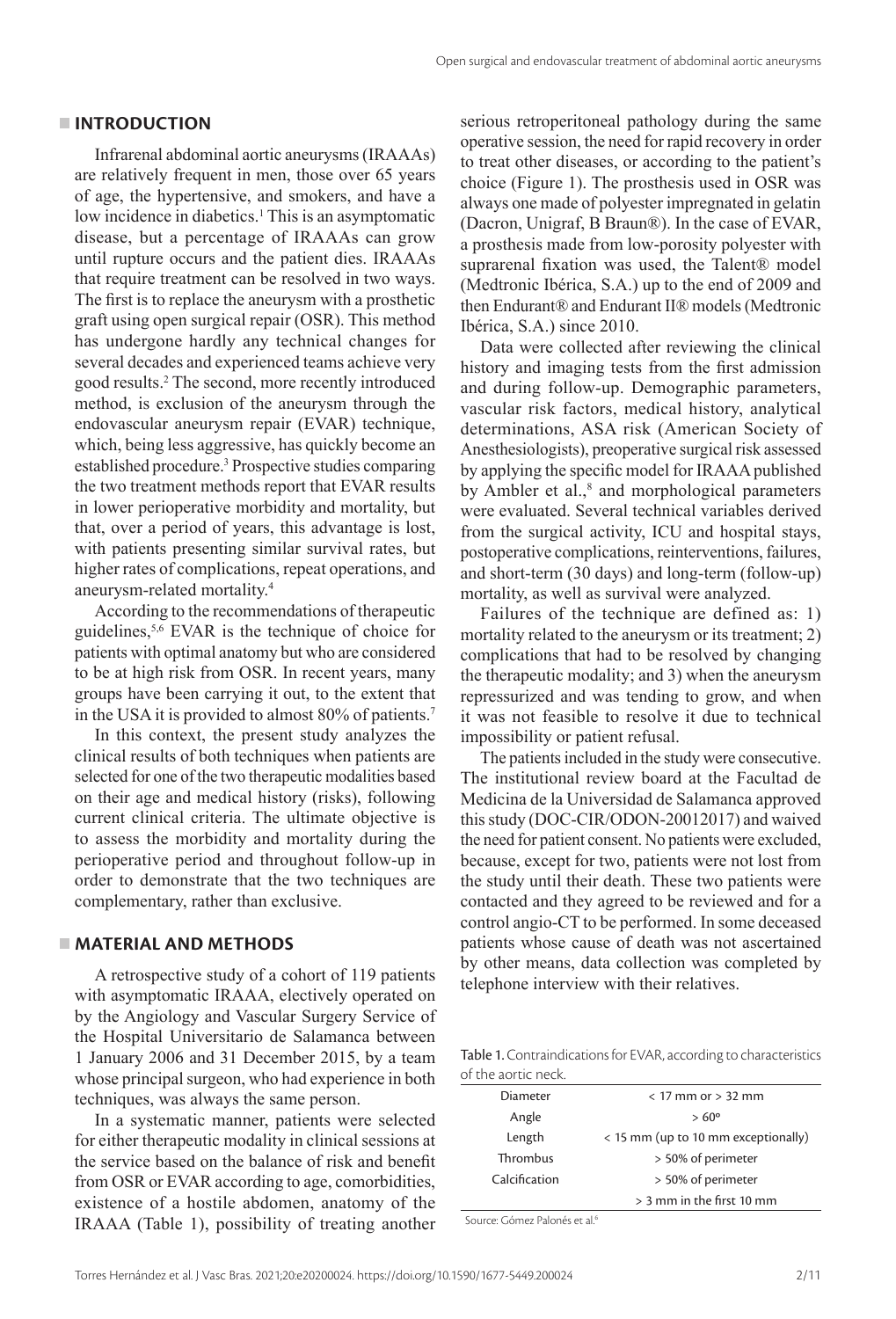

Figure 1. Algorithm that determines the technique to be used.

Statistical analysis was performed with IBM SPSS version 23.0. Statistical tests were used as appropriate for the type of variable. Survival was analyzed by the Kaplan-Meier method and a Cox regression analysis was carried out to determine the factors that influenced appearance of postoperative complications and survival. The sample size was calculated with the GRANMO power calculator (Version 7.12 April 2012). The level of statistical significance was  $p < 0.05$ .

### **RESULTS**

During the study period, 502 patients were treated by IRAAA, 119 of whom were operated on as scheduled by a team with the same principal surgeon. Initially, 62 patients were selected for OSR and 57 for EVAR, but one patient in the latter group reconverted and was analyzed in the OSR group, implying an initial conversion rate of 1.75%. Thus, finally, 63 and 56 patients were included in the OSR and EVAR groups, respectively.

Table 2 shows the baseline characteristics of the patients in both groups. Patients were mostly males in the seventh decade of life, the distributions being the same for both groups. Among the risk factors, the only difference was that there were more smokers in the EVAR group ( $p < 0.025$ ). There were more patients with a history of heart disease ( $p = 0.027$ ), chronic renal failure (CRF) ( $p = 0.041$ ), chronic obstructive pulmonary disease (COPD)  $(p < 0.001)$ , and hostile abdomen ( $p < 0.001$ ) in the EVAR group. Likewise, patients in the EVAR group had a greater ASA anesthetic risk ( $p < 0.001$ ) and a higher preoperative surgical risk, although, when corrected for the therapeutic modality applied, this made the actual risk of surgery lower in the EVAR group (1.65 *vs.* 2.58).

There were no differences in the mean diameter of the aneurysm (mean  $> 6$  cm), or in the association with aneurysm in the iliac arteries. In contrast, the characteristics of the aortic neck and the iliac arteries were significantly worse in the OSR group. The indications for OSR were mostly considered low risk (57.1%) and high risk for EVAR (73.2%). In four cases of OSR, the decision was made to simultaneously resolve another serious retroperitoneal pathology: one was a case of an exeresis of a malignant fibrous histiocytoma and three were cases of nephrectomies due to renal carcinoma. In two cases of EVAR, the indication was to achieve a rapid recovery, and to treat a multiple myeloma in one case and a pulmonary adenocarcinoma in the other.

Table 3 shows the perioperative technical results. There were significantly better results for EVAR with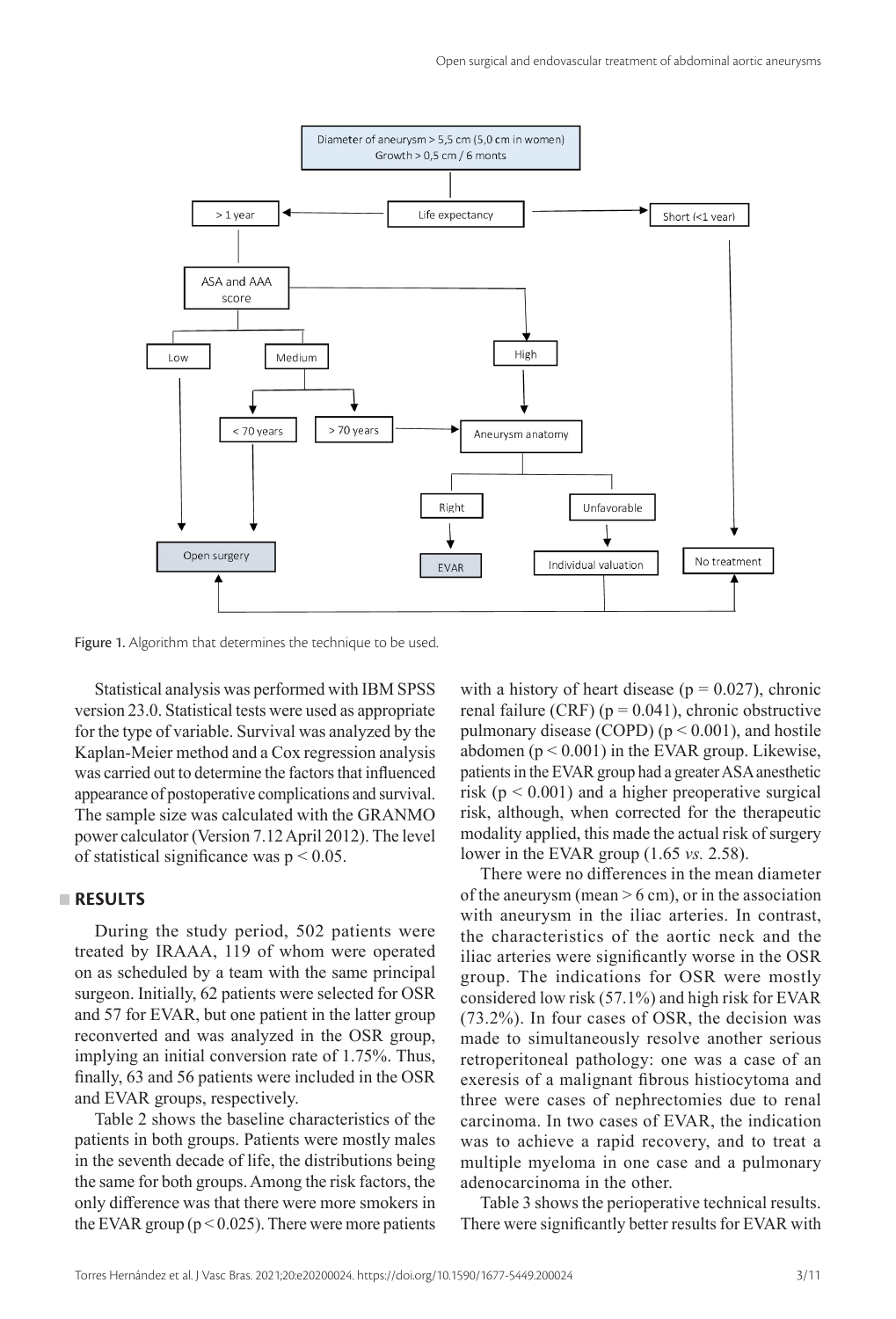Table 2. Baseline characteristics of the groups.

|                                     | Open $(n = 63)$        | EVAR $(n = 56)$        | p value   |
|-------------------------------------|------------------------|------------------------|-----------|
| Demographics                        |                        |                        |           |
| Age, years (mean $\pm$ SD, range)   | $72.2 \pm 6.6$ (59-84) | $70.0 \pm 6.9$ (54-84) | <b>NS</b> |
| Male sex (n, %)                     | 58 (92.1)              | 52 (92.9)              | <b>NS</b> |
| White race (n, %)                   | 63 (100)               | 56 (100)               | <b>NS</b> |
| Cardiovascular risk factors (n, %)  |                        |                        |           |
| Arterial hypertension               | 50 (79.4)              | 42 (75.0)              | <b>NS</b> |
| Diabetes mellitus                   | 10(15.9)               | 13 (23.2)              | <b>NS</b> |
| Dyslipidemia                        | 42 (66.7)              | 36 (64.3)              | <b>NS</b> |
| Active smoking                      | 43 (68.3)              | 48 (85.7)              | 0.025     |
| Current history (n, %)              |                        |                        |           |
| Heart disease*                      | 20 (31.7)              | 29(51.8)               | 0.027     |
| TIA/ictus                           | 1(1.6)                 | 4(7.1)                 | <b>NS</b> |
| Chronic kidney disease              | 3(4.8)                 | 9(16.1)                | 0.041     |
| <b>COPD</b>                         | 4(6.3)                 | 22(39.3)               | 0.001     |
| PAD (lower extremities)             | 16(25.4)               | 21(37.5)               | <b>NS</b> |
| Cancer                              | 14(22.2)               | 18(32.1)               | <b>NS</b> |
| Hostile abdomen                     | 3(4.8)                 | 9(16.1)                | 0.001     |
| Surgical risk                       |                        |                        |           |
| ASA class (n, %)                    |                        |                        | 0.001     |
| $\mathbf{2}$                        | 28 (44.4)              | 7(12.5)                |           |
| 3                                   | 32 (50.8)              | 42 (75.0)              |           |
| 4                                   | 3(4.8)                 | 7(12.5)                |           |
| AAA score (middle value)            |                        |                        |           |
| Basal                               | 2.58                   | 3.56                   |           |
| Corrected**                         | 2.58                   | 1.65                   |           |
| Morphological data                  |                        |                        |           |
| Aneurysm diameter (cm, mean)        | 6.55                   | 6.36                   | <b>NS</b> |
| Aortic neck (mm, mean)              | 18,92                  | 26.91                  | 0.001     |
| Pathological aortic neck (n, %)     | 11(17.5)               | 1(1.8)                 | 0.005     |
| Neck angle $> 60^\circ$ (n, %)      | 6(9.52)                | 0(0.0)                 | 0.037     |
| Pathological iliac arteries (n, %)  | 8(12.7)                | 0(0.0)                 | 0.006     |
| Iliac aneurysm (n, %)               | 16(25.4)               | 15(26.8)               | <b>NS</b> |
| Indications of the technique (n, %) |                        |                        |           |
| Low risk                            | 36(57.1)               | 0(0.0)                 |           |
| High risk                           | 0(0.0)                 | 41(73.2)               |           |
| Associate another surgery           | 4(6.5)                 | 0(0.0)                 |           |
| Inappropriate anatomy (EVAR)        | 19 (30.0)              | 0(0.0)                 |           |
| Hostile abdomen                     | 0(0.0)                 | 9(16.0)                |           |
| Fast recovery***                    | 0(0.0)                 | 2(3.6)                 |           |
| Reconversion                        | 1(1.6)                 | 0(0.0)                 |           |
| Patient choice                      | 3(4.8)                 | 4(7.2)                 |           |

SD: Standard Deviation; NS: Not Significant (p > 0.05); TIA: Transient Ischemic Attack; COPD: Chronic Obstructive Pulmonary Disease; PAD: Peripheral Artery Disease; ASA: American Society of Anesthesiology (risk classification); AAA: Abdominal Aortic Aneurysms; EVAR: Endovascular Aneurysm Repair. AAA score.8 \*Mostly ischemic heart disease; \*\*According to technique (open or EVAR); \*\*\*Needed fast recovery for another treatment.

respect to the duration of the surgical intervention  $(p < 0.001)$ , the length of stay in the ICU ( $p = 0.007$ ), the length of hospital stay ( $p = 0.02$ ), the need for transfusion ( $p < 0.001$ ), and the number of transfused red cell concentrates ( $p < 0.001$ ). The advantage of OSR was that more associated surgeries were performed during the intervention than were done with EVAR  $(12 \text{ vs. } 1)$  ( $p = 0.003$ ). The associated procedures with OSR were four cases of cholecystectomies, three nephrectomies, an inguinal herniorrhaphy, one exeresis of a malignant fibrous histiocytoma, one lymphadenectomy, one femoral-popliteal bypass,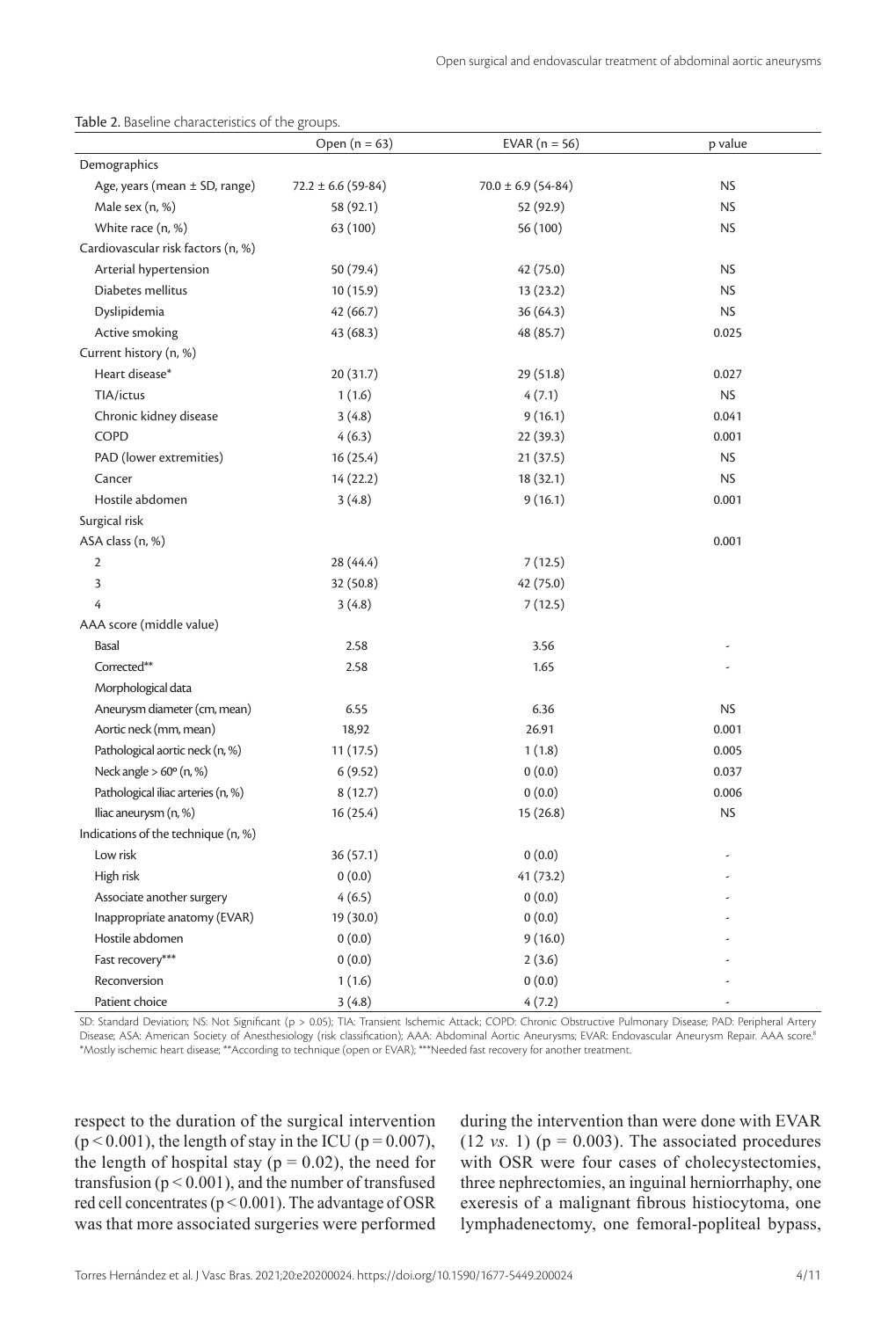|                                           | Open $(n = 63)$ | EVAR $(n = 56)$ | p-value   |
|-------------------------------------------|-----------------|-----------------|-----------|
| Preoperative arteriography (n, %)         | 6(9.5)          | 10(17.9)        | <b>NS</b> |
| Hypogastric embolization (n, %)           | 4(6.3)          | 9(16.1)         | <b>NS</b> |
| Anesthesia (local-regional) (n, %)        | 0(0)            | 53 (94.6)       | 0.001     |
| Concomitant procedures (n, %)             | 12(19.0)        | 1(1.8)          | 0.003     |
| Infrarenal clamp position (n, %)          | 52(82.5)        |                 |           |
| Procedure time (minutes) (mean $\pm$ SD)  | 233.3±64.1      | 177.5±43.7      | 0.001     |
| ICU stay (days) (mean $\pm$ SD)           | $3.35 \pm 5.86$ | $1.29 \pm 0.59$ | 0.007     |
| Length of stay (days) (mean $\pm$ SD)     | $11.1 \pm 8.47$ | $8.07 \pm 4.85$ | 0.02      |
| Blood transfusion (n, %)                  | 46(73.0)        | 14(25.0)        | 0.001     |
| Red cells transfusion (n) (mean $\pm$ SD) | $2.46 \pm 2.71$ | $0.46 \pm 0.87$ | 0.001     |
| Serum creatinine (mg/dL) (mean ± SD)      |                 |                 |           |
| Pre-intervention                          | $1.12 \pm 0.43$ | $1.32 \pm 1.18$ | <b>NS</b> |
| Post-intervention (48 h)                  | $0.97 \pm 0.62$ | $1.21 \pm 1.34$ | <b>NS</b> |
| Prosthesis type (n, %)                    |                 |                 |           |
| Straight                                  | 30(47.6)        |                 |           |
| Bifurcated (bi-iliac)                     | 14(22.2)        |                 |           |
| Bifurcated (femoral)                      | 19 (30.2)       |                 |           |
| Bifurcated endograft                      |                 | 28(50)          |           |
| Aorto-monoiliac endograft                 |                 | 28(50)          |           |
| Talent <sup>®</sup>                       |                 | 29(51.8)        |           |
| Endurant®                                 |                 | 27(48.2)        |           |

#### Table 3. Perioperative technical results by groups.

ICU: Intensive Care Unit; SD: Standard Deviation; NS: Not Significant (p > 0.05).

and one endoprosthesis exclusion of a thoracic aortic aneurysm (TEVAR). In the EVAR group, the associated procedure was a TEVAR.

In the OSR group, an aorto-aortic graft was inserted in 47.6% of the cases, bifurcated to iliac arteries in 22.2%, and with anastomosis to at least one femoral graft in 30.2%. In the EVAR technique, a bifurcated stent was implanted in 50% and an aorto-monoiliac stent in the other 50%. Up to 2010, the Talent® model had been used in 29 cases, and thereafter the Endurant® or Endurant II® model was used in 27 cases. The implant was fixed in the external iliac artery in 13 cases (23.2%).

Table 4 shows the early and late results by group. No differences were found between groups in terms of complications, reinterventions, or 30-day mortality. Sixteen OSR patients and 14 EVAR patients presented some kind of complication. The most frequent complications in OSR patients were bleeding (12.7%), respiratory complications (9.5%), and renal failure (6.3%); with the EVAR technique the most frequent were bleeding (8.9%), respiratory complications (8.9%), urinary infection (7.1%), and cardiological complications (5.4%). Five patients were reoperated, two from the OSR group and three from the EVAR group. Only one patient died, a member of the OSR group, implying a 1.6% mortality rate in this group and a 0.84% rate in the entire series overall.

With a median follow-up of 4.25 years in the OSR and 4.79 years in the EVAR groups, all the parameters studied had statistically significantly worse outcomes in the EVAR group (Table 4). They required more revisions  $(4.21 \text{ vs. } 3.13)$  ( $p = 0.007$ ), angio-CT was performed more often (3.23 *vs.* 0.22)  $(p < 0.001)$ , they experienced more complications  $(37.5 \text{ vs. } 6.4\%)$  ( $p < 0.001$ ), were more likely to require reintervention (23.2 *vs.* 3.2%) ( $p < 0.001$ ), failed more often  $(10.7 \text{ vs. } 1.6\%)$  ( $p = 0.035$ ), and had higher mortality (48.2 *vs.* 20.6%) ( $p < 0.001$ ).

Complications of OSR comprised one femoral anastomotic pseudoaneurysm and three incisional hernias. In the EVAR group there was one case each of renal failure and periprosthetic infection, and six thromboses of the associated femoral-femoral bypass in the aorto-monoiliac configuration (10.7%), four prosthetic branch thromboses (7.1%), and 14 patients with at least one type of endoleak  $(25.0\%)$ .

The reinterventions in OSR patients consisted of repairs of an incisional hernia and of a femoral pseudoaneurysm. In the EVAR group, there were three conversions to OSR (5.4%), and five thrombectomies (8.9%), three new bypasses (5.4%), and ten endovascular or percutaneous procedures (17.9%) were performed.

The OSR failure was the case of initial perioperative death. In the EVAR group, failures consisted of two deaths due to rupture of the aneurysm, one death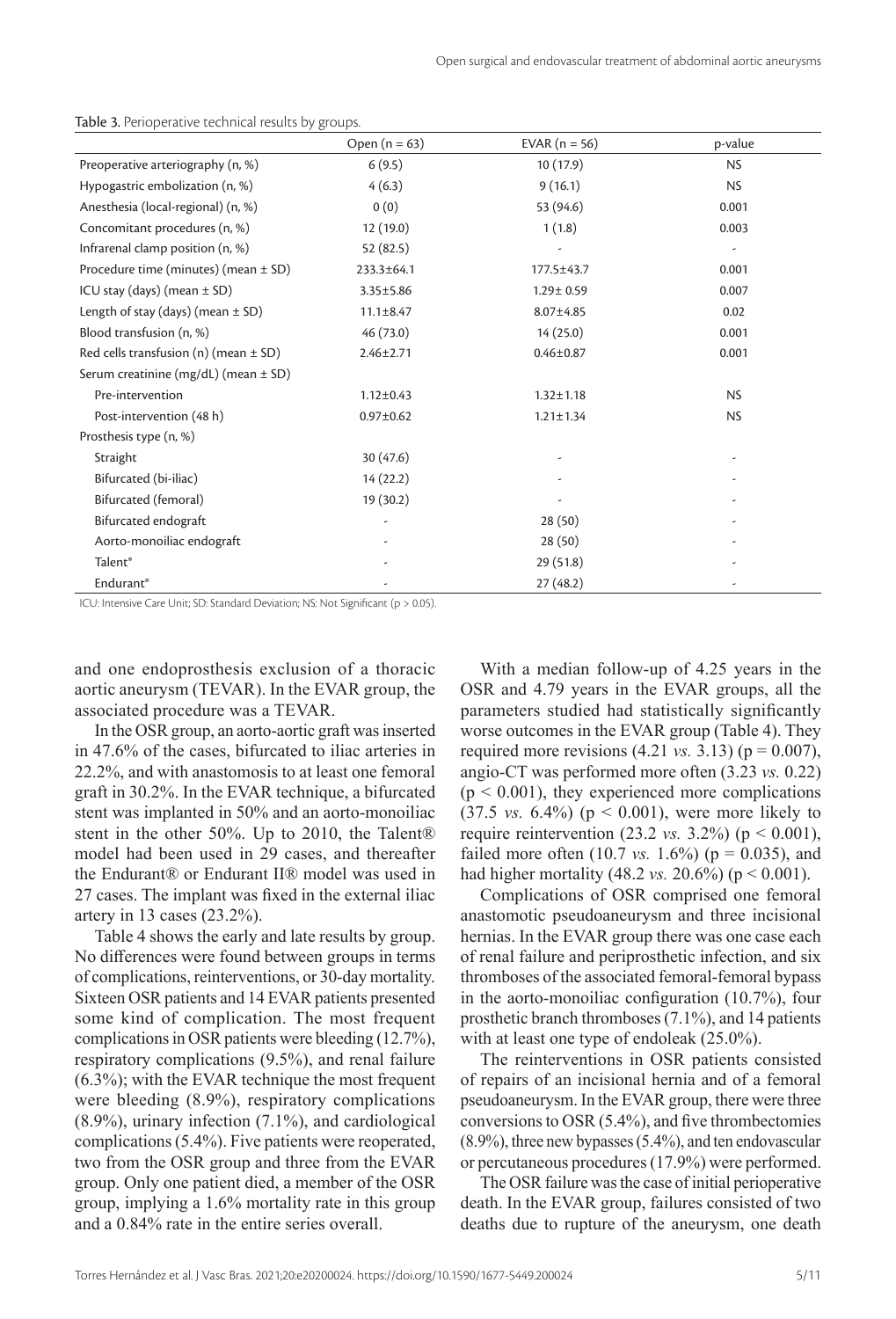Table 4. Early and late postoperative results by groups.

|                                          | Open $(n = 63)$ | EVAR $(n = 56)$ | p-value   |
|------------------------------------------|-----------------|-----------------|-----------|
| EARLY (30 days)                          |                 |                 |           |
| No complication (n, %)                   | 47 (74.6)       | 42 (75.0)       | <b>NS</b> |
| Complications (n, %)                     | 16(25.4)        | 14 (25.0)       | <b>NS</b> |
| Bleeding                                 | 8(12.7)         | 5(8.9)          | <b>NS</b> |
| Renal insufficiency                      | 4(6.3)          | 2(3.6)          | <b>NS</b> |
| Respiratory insufficiency/pneumonia      | 6(9.5)          | 5(8.9)          | <b>NS</b> |
| Cardiac/coronary insufficiency           | 1(1.6)          | 3(5.4)          | <b>NS</b> |
| Urinary infection                        | 2(3.2)          | 4(7.1)          | <b>NS</b> |
| Wound infection                          | 1(1.6)          | 1(1.8)          | NS.       |
| Sepsis                                   | 1(1.6)          | 0(0.0)          | <b>NS</b> |
| Other complications                      | 2(3.2)          | 2(3.6)          | <b>NS</b> |
| Reinterventions (n, %)                   | 2(3.2)          | 3(5.2)          | <b>NS</b> |
| Mortality (n, %)                         | 1(1.6)          | 0(0)            | <b>NS</b> |
| LATE (Follow-up)                         |                 |                 |           |
| Years (median)                           | 4.25            | 4.79            | <b>NS</b> |
| Revisions (n) (mean $\pm$ SD)            | $3.13 \pm 1.65$ | $4.21 \pm 2.52$ | 0.007     |
| TC control (n) (mean $\pm$ SD)           | $0.22 \pm 0.58$ | $3.23 \pm 2.02$ | 0.001     |
| Complications (n, %)*                    | 4(6.4)          | 21(37.5)        | 0.001     |
| Anastomotic pseudoaneurysm               | 1(1.6)          | <b>NA</b>       |           |
| Incisional hernia                        | 3(4.8)          | <b>NA</b>       |           |
| Acute renal failure                      | 0(0)            | 1(1.8)          |           |
| Periprosthetic infection                 | 0(0)            | 1(1.8)          |           |
| <b>Branch thrombosis</b>                 | 0(0)            | 4(7.1)          |           |
| Rupture                                  | 0(0)            | 2(3.6)          |           |
| F-F bypass thrombosis                    | <b>NA</b>       | 6(10.7)         |           |
| Endoleak                                 | <b>NA</b>       | 14 (25.0)       |           |
| Types:                                   |                 |                 |           |
| 1                                        | NA              | 5(8.9)          |           |
| $\overline{2}$                           | NA              | 12(21.4)        |           |
| 3                                        | <b>NA</b>       | 1(1.8)          |           |
| 5                                        | <b>NA</b>       | 2(3.6)          |           |
| Reinterventions (n, %)*                  | 2(3.2)          | 13 (23.2)       | 0.001     |
| Incisional hernia repair                 | 1(1.6)          | <b>NA</b>       |           |
| Femoral pseudoaneurysm repair            | 1(1.6)          | 0(0)            |           |
| Reconversion                             | 0(0)            | 3(5.4)          |           |
| Thrombectomy                             | 0(0)            | 5(8.9)          |           |
| <b>Bypass</b>                            | 0(0)            | 3(5.4)          |           |
| Percutaneous/Endovascular                | 0(0)            | 10(10.7)        |           |
| Mortality (n, %)**                       | 13 (20.6)       | 27(48.2)        | 0.001     |
| Causes of mortality (n, %)               |                 |                 |           |
| Neurological                             | 3(4.8)          | 1(1.8)          | <b>NS</b> |
| Cardiology                               | 1(1.6)          | 8(14.3)         | 0.012     |
| Respiratory                              | 0(0.0)          | 4(7.1)          | 0.046     |
| Renal                                    | 1(1.6)          | 1(1.8)          | <b>NS</b> |
| Cancer                                   | 6(9.5)          | 9(16.1)         | <b>NS</b> |
| Related to the AAA                       | 1(1.6)          | 3(5.4)          | <b>NS</b> |
| Colon perforation by colonoscopy         | 1(1.6)          | 0(0.0)          | <b>NS</b> |
| Multi-organ failure (acute polymyositis) | 0(0.0)          | 1(1.8)          | <b>NS</b> |

SD: Standard Deviation; NS: Not Significant (p > 0.05); F-F: Femoro-Femoral; AAA: Abdominal Aortic Aneurysms; NA: Not Applicable. \*Several in some patients; \*\*Deceased at the end of the study.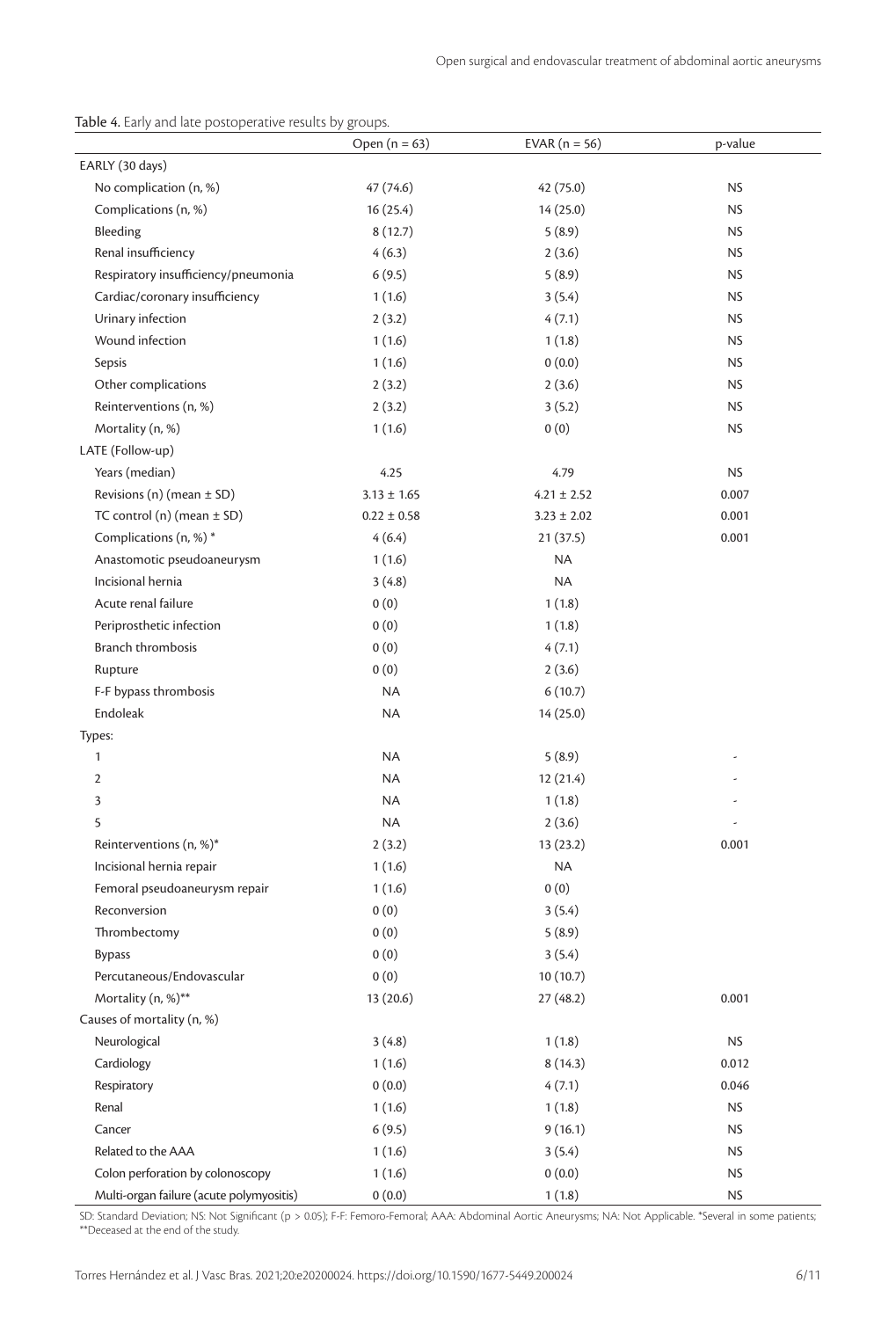| <b>UNIVARIATE</b>       | Morbidity (30 days) |               |           | Mortality (late) |                |           |
|-------------------------|---------------------|---------------|-----------|------------------|----------------|-----------|
|                         | <b>OR</b>           | IC (95%)      | p         | <b>OR</b>        | IC (95%)       | p         |
| Age                     | 0.97                | $0.90 - 1.03$ | <b>NS</b> | 1.12             | $1.06 - 1.18$  | 0.001     |
| Gender                  | 0.84                | $0.16 - 4.26$ | NS.       | 3.20             | 0.43-23.31     | <b>NS</b> |
| Arterial hypertension   | 0.59                | $0.23 - 1.50$ | <b>NS</b> | 1.32             | $0.60 - 2.86$  | <b>NS</b> |
| Diabetes mellitus       | 0.38                | $0.10 - 1.39$ | <b>NS</b> | 1.44             | $0.64 - 3.04$  | <b>NS</b> |
| Dyslipidemia            | 0.72                | $0.39 - 1.70$ | <b>NS</b> | 1.69             | $0.92 - 3.16$  | <b>NS</b> |
| Smoking                 | 1.01                | $0.38 - 2.69$ | <b>NS</b> | 1.30             | 0.59-2.81      | <b>NS</b> |
| Heart disease           | 1.94                | 0.84-4.47     | <b>NS</b> | 1.19             | $0.63 - 2.20$  | <b>NS</b> |
| TIA/Ictus               | 2.05                | 0.32-12.88    | NS        | 1.10             | $0.26 - 4.59$  | <b>NS</b> |
| Chronic renal disease   | 7.73                | 2.13-28.03    | 0.002     | 2.35             | $1.07 - 5.10$  | 0.032     |
| <b>COPD</b>             | 1.81                | $0.70 - 4.66$ | NS.       | 2.18             | 1.13-4.20      | 0.02      |
| PAD (Lower extremities) | 1.15                | $0.47 - 2.77$ | <b>NS</b> | 1.82             | 0.96-3.44      | <b>NS</b> |
| Cancer                  | 0.98                | $0.38 - 2.50$ | <b>NS</b> | 1.48             | $0.77 - 2.83$  | <b>NS</b> |
| Hostile abdomen         | 1.56                | $0.43 - 5.59$ | <b>NS</b> | 1.24             | $0.43 - 3.50$  | <b>NS</b> |
| <b>MULTIVARIATE</b>     |                     |               |           |                  |                |           |
| Age                     |                     |               |           | 1.13             | $1.06 - 1.20$  | 0.001     |
| Gender                  |                     |               |           | 3.47             | $0.47 - 25.38$ | 0.220     |
| Chronic renal disease   |                     |               |           | 2.12             | $0.97 - 4.63$  | 0.059     |
| <b>COPD</b>             |                     |               |           | 2.37             | 1.20-4.65      | 0.012     |

Table 5. Univariate and multivariate analysis of early postoperative morbidity (< 30 days) and late mortality.

NS: Not significant; TIA: Transient Ischemic Attack; COPD: Chronic Obstructive Pulmonary Disease; PAD: Peripheral Artery Disease; OR, odds ratio; CI, confidence interval.



Figure 2. Survival curves, by group.

due to renal failure after implantation, one scheduled conversion due to severe endotension, and two patients suffering from a type Ia endoleak who refused a new treatment.

There were 40 deaths (33.6%) by the end of the study: 13 (20.6%) in the OSR group and 27 (48.2%) in the EVAR group. Figure 2 shows the survival curves for both groups ( $p = 0.016$ ). The median survival for the EVAR group was 7.67 years. Survival in the OSR group was more than 10 years. As observed from the second year of follow-up onwards, survival was higher in the OSR group, whereby in the fifth year 78.2% of the patients in the OSR group had survived, compared with 63.2% of those in the EVAR group, highly influenced by the fact that these patients had greater comorbidity. The most frequent cause of death was cancer, accounting for 37% of all deaths, with lung cancer being the most frequent (46.6%) of these. Cardiological conditions were the second most common cause (23%). Four patients died as a direct consequence of IRAAA treatment: one in the OSR group during the postoperative period and three in the EVAR group during follow-up.

Table 5 presents the results of the analysis done to identify factors related to the appearance of postoperative complications and survival. With regard to complications, a history of chronic kidney disease (CKD) increased the risk 7.7-fold. Age, CKD, and COPD were significantly negatively associated with survival. There was no significant difference between males and females. In the multivariate analysis, only history of COPD was significant, with a 2.4-fold greater risk of death during follow-up (Table 5).

Finally, Table 6 presents the results of the analysis done to identify factors related to the appearance of complications during follow-up in the EVAR group. We observed that an aneurysm diameter  $> 6.5$  cm increased the risk of type II endoleak and distal anchoring on the external iliac artery increased the risk of prosthetic branch thromboses. No other independent factors were found.

# **DISCUSSION**

Comparative prospective studies performed by teams with different backgrounds and experience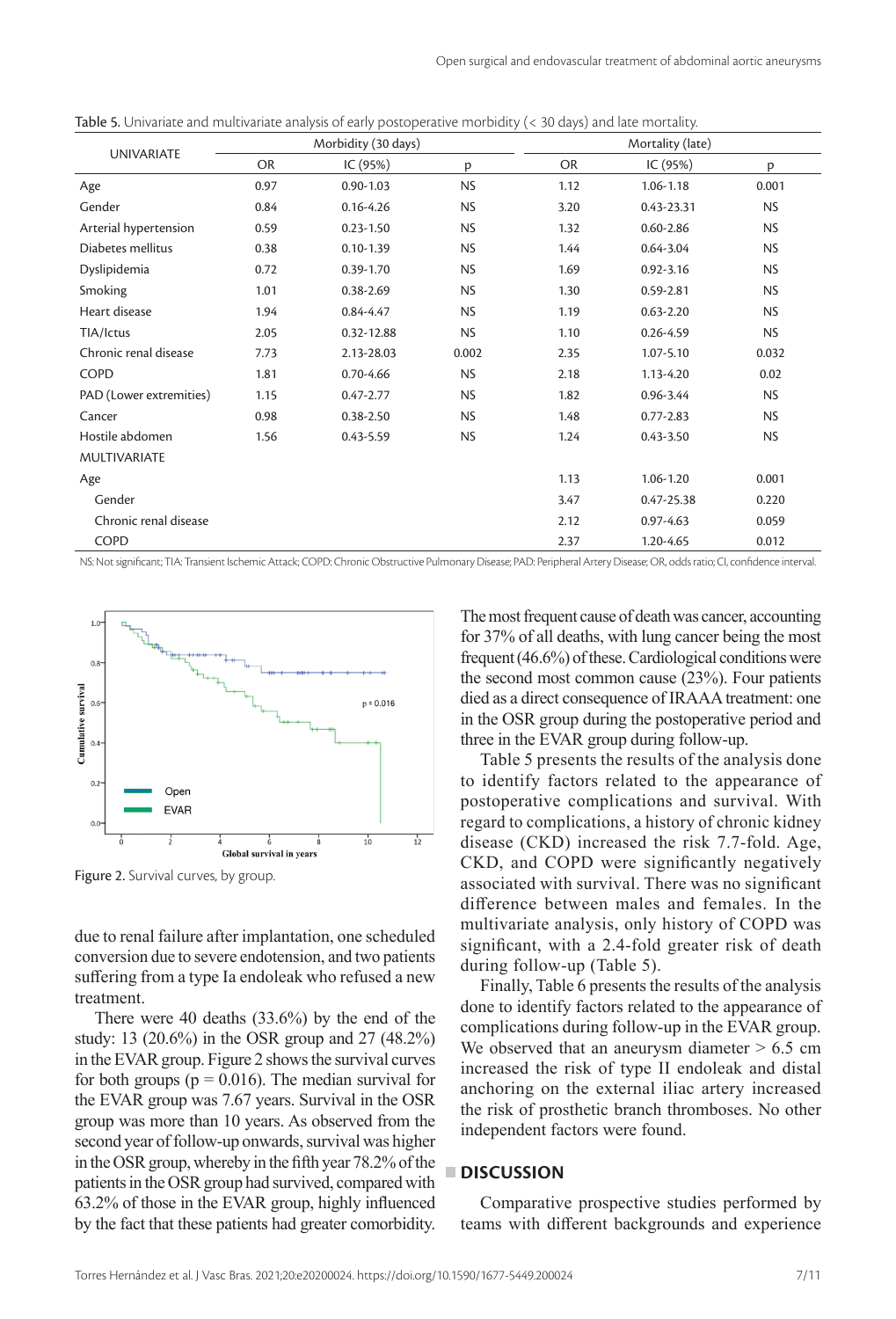|                       | Design*       |               | Hypogastric   | Anchor         | AAA diameter  | Iliac          |
|-----------------------|---------------|---------------|---------------|----------------|---------------|----------------|
|                       |               | Model**       | embolization  | I. External    | $> 6.5$ cm    | aneurysm       |
| <b>UNIVARIATE</b>     |               |               |               |                |               |                |
| Type I leak           |               |               |               |                |               |                |
| <b>OR</b>             | 1.56          | 1.44          | 1.34          | 1.23           | 2.32          | --             |
| 95% CI                | [0.24; 10.14] | [0.22; 9.37]  | [0.13; 13.64] | [0.12; 12.09]  | [0.36; 15.17] | [0.00; ]       |
| P                     | 0.64          | 0.70          | 0.80          | 0.86           | 0.38          | 0.99           |
| Type II leak          |               |               |               |                |               |                |
| <b>OR</b>             | 1.00          | 1.09          | 1.06          | 1.67           | 3.87          | 2.09           |
| 95% CI                | [0.28; 3.58]  | [0.31; 3.93]  | [0.19; 5.91]  | [0.31; 8.81]   | [1.00; 14.95] | [0.40; 10.92]  |
| P                     | 1.00          | 0.89          | 0.95          | 0.55           | 0.05          | 0.38           |
| Type III leak         |               |               |               |                |               |                |
| OR                    | 0.00          | 0.00          | 0.00          | 0.00           | 0.00          | 0.00           |
| 95% CI                | [0.00; ]      | [0.00; ]      | [0.00; ]      | [0.00; ]       | [0.00; ]      | [0.00; ]       |
| P                     | 0.99          | 0.99          | 0.99          | 0.99           | 0.99          | 0.99           |
| Endotension           |               |               |               |                |               |                |
| <b>OR</b>             | 1.00          | 1.08          | 0.00          | --             | 1.45          | --             |
| 95% CI                | [0.06; 16.82] | [0.06; 18.18] | [0.00; ]      | [0.00; ]       | [0.09; 24.51] | [0.00; ]       |
| P                     | 1.00          | 0.95          | 0.99          | 0.99           | 0.79          | 0.99           |
| Branch thrombosis     |               |               |               |                |               |                |
| OR                    |               | 3.00          | 6.43          | 12.60          | 4.80          | 0.00           |
| 95% CI                | 1.00          | [0.29; 30.76] | [0.77;53.32]  | [1.18; 134.24] | [0.47; 49.39] | [0.95; 105.20] |
| P                     | [0.13;7.64]   | 0.35          | 0.08          | 0.03           | 0.19          | 0.06           |
|                       | 1.00          |               |               |                |               |                |
| AAA growth            |               |               |               |                |               |                |
| OR                    | 1.30          | 1.19          | 1.63          | 1.17           | 3.53          | 3.39           |
| 95% CI                | [0.31; 5.47]  | [0.29; 5.02]  | [0.28; 9.53]  | [0.19; 5.91]   | [0.78; 15.95] | [0.39; 29.75]  |
| P                     | 0.72          | 0.81          | 0.59          | 0.94           | 0.10          | 0.27           |
| F-F bypass thrombosis |               |               |               |                |               |                |
| OR                    |               | 2.00          | 7.33          | 9.11           |               | 3.17           |
| 95% CI                | 0.00          | [0.33;11.93]  | [1.20; 44.96] | [1.44; 57.62]  | 8.89          | [0.56; 17.81]  |
| P                     | [0.00; ]      | 0.45          | 0.03          | 0.02           | [0.96; 82.12] | 0.19           |
|                       | 0.99          |               |               |                | 0.06          |                |
| MULTIVARIATE          |               |               |               |                |               |                |
| F-F bypass thrombosis |               |               |               |                |               |                |
| OR                    |               |               | 2.61          | 5.56           |               |                |
| 95% CI                |               |               | [0.29; 23.87] | [0.61;50.52]   |               |                |
| P                     |               |               | 0.39          | 0.13           |               |                |

OR: odds ratio; CI: confidence interval; AAA: abdominal aorta aneurysm; F-F: femoro-femoral. \*Bi-iliac vs. Monoiliac; \*\*Talent® vs. Endurant®

have shown that perioperative outcomes are better with EVAR than with OSR.<sup>9-12</sup> However, this initial advantage is lost during follow-up due to the greater number of complications and re-interventions and greater mortality related to the aneurysm, which means that survival is equal by about the 5th year.13 Due to the less aggressive nature of EVAR and its good initial results, international guidelines<sup>5,6</sup> recommend this therapeutic modality for patients at high risk but with an optimal anatomy, while OSR is recommended for patients under 70 years of age, at low risk, or

whose IRAAA morphology makes them unsuitable for EVAR.

The results of our study, with its limitations and strengths, as set out at the end of this discussion, confirm the recommendations of the aforementioned guidelines and show that the two techniques are complementary and give good results when patients are well selected.

One patient from the EVAR group was reconverted to OSR, indicating an initial conversion rate of 1.75%, which was slightly higher than the figures of 1.0-1.5% published by other authors.<sup>14,15</sup>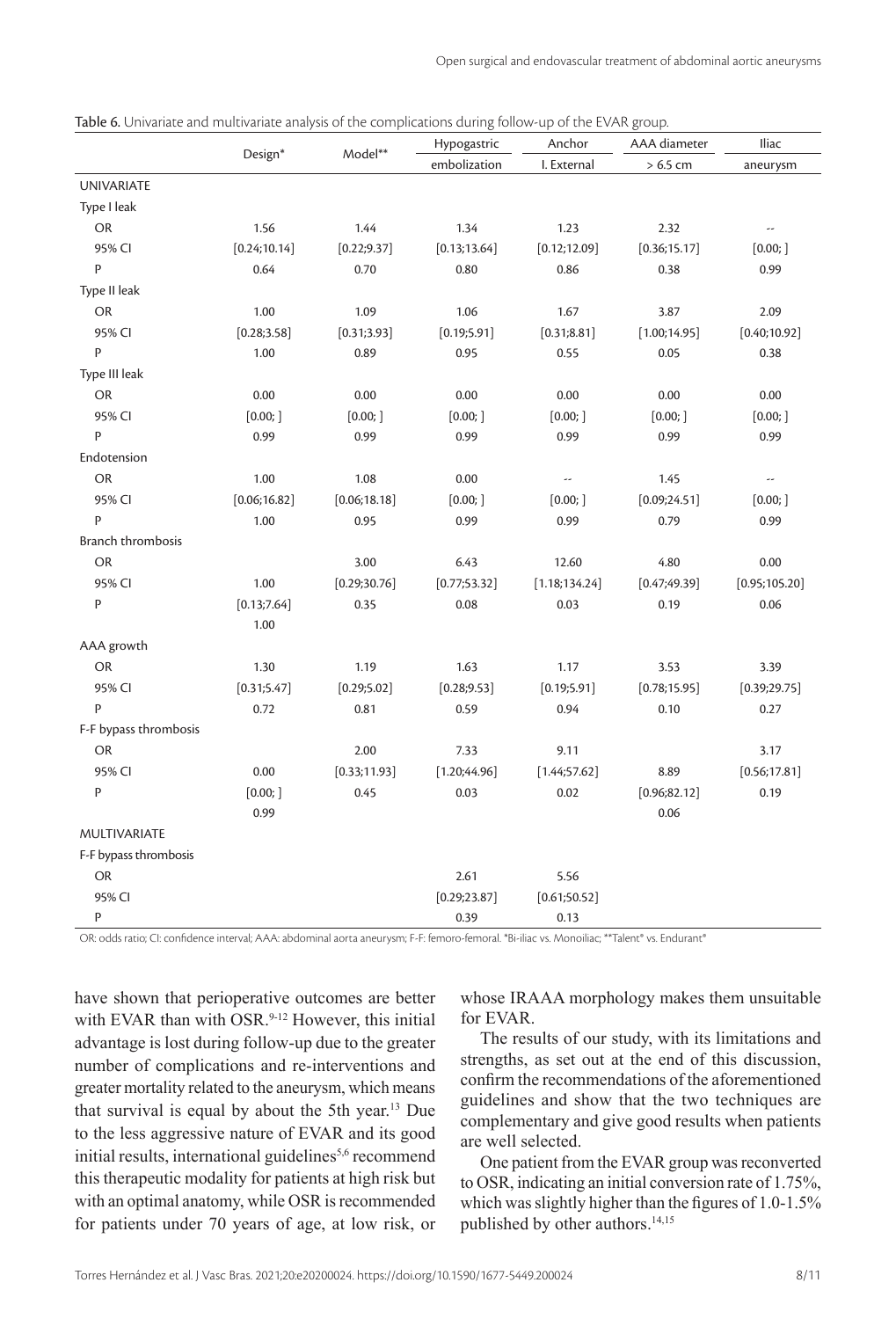The age distribution and sex proportions of our patients were similar in both groups, as reported in the various other published studies.13 The incidence rates of risk factors and medical histories coincide with those of other studies.<sup>16,17</sup> As expected, the history of heart disease, CRF, COPD, hostile abdomen and the highest preoperative anesthetic-surgical risk were more frequent in the EVAR group, while, by contrast, the morphological characteristics of the aneurysms were worse in the OSR group. These results are logical because these conditioning factors influenced the choice of each therapeutic modality.

In the EVAR group, the aorto-monoiliac configuration was most frequent until 2010, when the change to the Endurant® model, which has a lower profile, increased use of the bifurcated configuration, finally reaching 50% for each design. Distal anchoring on the external iliac artery was performed in 23.2% of the cases, a figure that coincides with estimates of between 15% and 30% from other series.17 The results show that EVAR is better with respect to duration of surgery, length of stay in the ICU and the hospital, and the need for transfusion, as noted in other series.18 However, OSR allowed more associated procedures to be performed and simultaneous resolution of other pathologies (19.0 *vs.* 1.7%).

There were no significant differences in perioperative morbidity or mortality between the two groups. There was only one death, in the OSR group, which was responsible for the 1.6% mortality in this group. These figures were lower than expected, given the estimated surgical risk after applying the Ambler model and better than those reported in the different prospective studies, which reported an average of 4.2% in the OSR group and 1.4% in the EVAR group.<sup>4,9-12</sup> These good results are explained by correct selection of patients for the more appropriate of the two techniques, and by the experience and homogeneity of the surgical-anesthetic team, since the sociodemographic characteristics and medical histories of the patients do not differ from those of other series, but in which teams with differing experience are involved (e.g., those not specialized exclusively in vascular surgery, or involving resident doctors undergoing training).

During follow-up (median time,  $> 4$  years), complications of OSR occurred in 6.4% of the 62 patients who survived surgery; 1.6% with anastomotic pseudoaneurysm at the femoral level, and 4.8% with incisional hernias, highlighting that there were no cases of prosthetic infection, prosthetic-enteric fistula, or branch thrombosis. These are better figures than those reported in other studies, which observed 3% of patients with femoral pseudoaneurysm<sup>19</sup> and between 10% and 38% with incisional hernias.<sup>20</sup> Complications occurred during follow-up in 37.5% of the patients in the EVAR group. There was some type of endoleak in 25% of the cases, the most frequent being type II, in 21.4% of the cases, followed by branch thrombosis, in 7.1%. These figures are similar to those reported in other studies.21 There were two cases of aneurysm rupture during follow-up (3.6%) in patients known to have a type II leak and expansion of the aneurysmal sac, but who had rejected elective treatment. This rate coincides with that noted in other series, which ranged between  $0.5\%$  and  $4\%$ .<sup>9,22</sup>

The rate of reinterventions was significantly higher in the EVAR group (23.2 *vs.* 3.2%), as was reported in the prospective series.4,13 but lower in the OSR group in our series. The conversion rate was 5.4%, which was slightly higher than rates reported by other authors:  $4\%$  in the EVAR 1 study<sup>9</sup> and  $3.5\%$ in the series published by Mertens et al., $^{23}$  with a 6-year follow-up.

Mortality at the end of the study was significantly higher in patients undergoing EVAR compared with those in the OSR group, mainly due to the higher initial comorbidity of these patients. Cancer was the most frequent cause of death, followed by cardiological events, as was observed in the extensive EVAR 1 study,24 but unlike others in which cardiovascular conditions were reported.25

The literature shows that age, CRF, COPD, and heart failure influence survival after IRAAA surgery, $4,19$  but in our study, apart from age, only COPD was an independent influence. Survival was similar until the second year of follow-up, at which point it diverged in favor of OSR. In the various published prospective studies, except for the ACE trials,11 the postoperative mortality rate was lower in the EVAR group, but ended up being equal by the fifth year, due to the higher IRAAA-related mortality during the follow-up period.<sup>13</sup> In our study, patients in the EVAR group had higher initial comorbidity, accounting for why the difference in mortality was higher from the second year onwards. This behavior is also beneficial because there was no difference in postoperative mortality between the two groups. We can infer that, with experienced teams and the appropriate selection of patients, perioperative mortality will be similar, as is the case in our series, and that during follow-up the difference will always be favorable to OSR, because in the EVAR group there are cases of death due to aneurysm rupture, as is apparent in the various published series.<sup>4,24</sup> Therefore, OSR may be considered a better technique for wellselected patients, since, in addition to having fewer complications, failures and reinterventions, it offers greater survival. EVAR offers patients considered to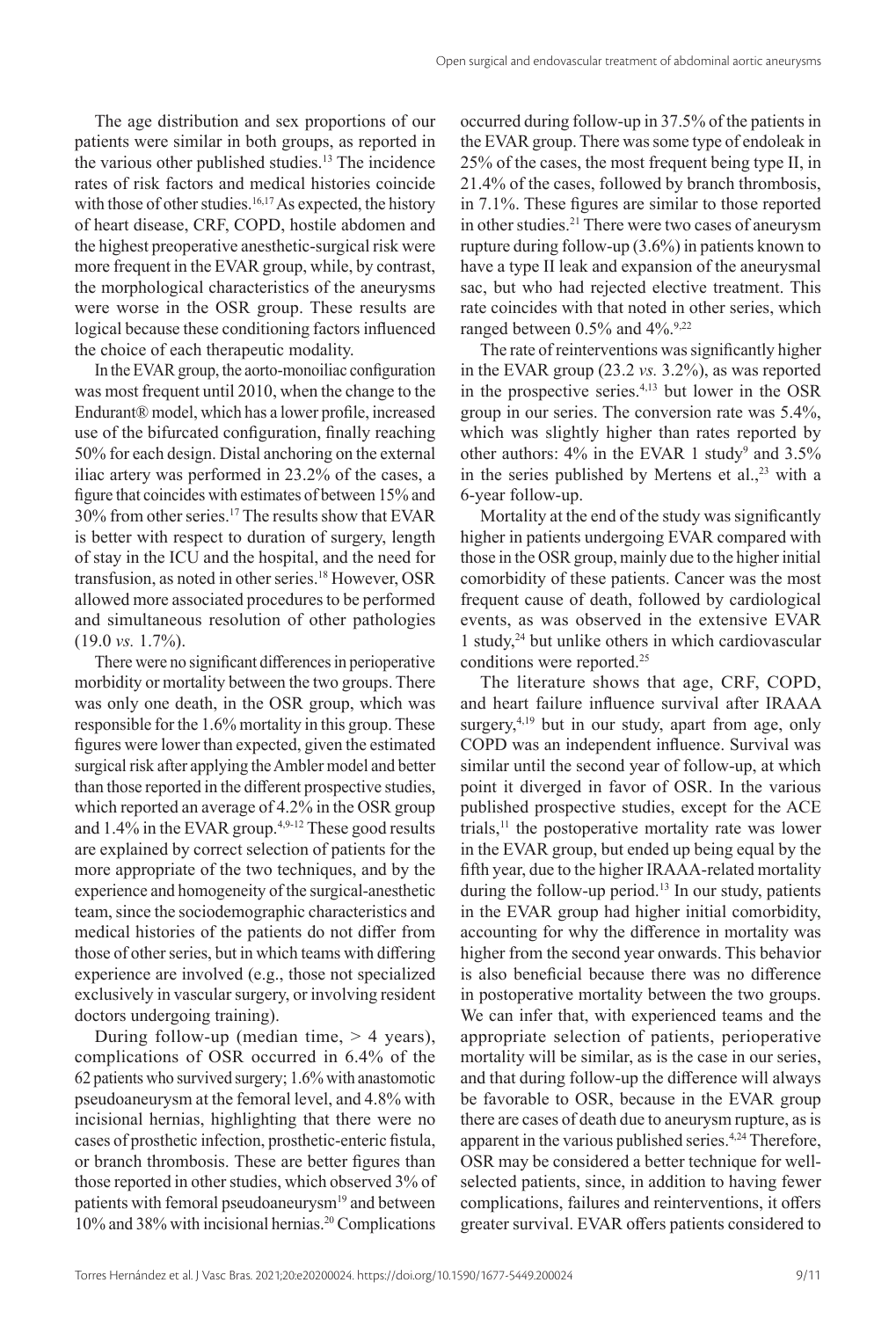be at high risk a lower early postoperative morbidity and mortality,4,9,10,12,26 although this advantage has not been convincingly demonstrated in the medium to long term.26-28

The limitations of our study are the retrospective design, the small size of the groups, and analysis of only two prosthesis models in the EVAR group. A randomized study could not be designed since the patients were assigned to a certain treatment (OSR or EVAR) following current clinical criteria. Conversely, aspects of the study's homogeneity seem to be strengths: 1) use of the same methodology to select patients; 2) operation carried out by a team in which the main surgeon was always the same person, a specialist in vascular surgery with years of experience, which minimizes the biases of the learning curves and the existing variability in other series which involved participation of surgeons or resident doctors with diverse backgrounds and experience; and 3) exhaustive long-term follow-up of patients.

In conclusion, our study is consistent with the findings of the best prospective trials that report better perioperative clinical results with the EVAR technique but better results with OSR during follow-up due to the fewer complications, reoperations, failures and deaths associated with the latter technique. Therefore, experienced teams that select patients appropriately for each treatment modality obtain the best overall results, because they avoid OSR in cases at high risk from the technique and avoid EVAR in those with high anatomical complexity.

# **REFERENCES**

- 1. Stather PW, Sidloff DA, Rhema IA, Choke E, Bown MJ, Sayers RD. A review of current reporting of abdominal aortic aneurysm mortality and prevalence in the literature. Eur J Vasc Endovasc Surg. 2014;47(3):240-2. [http://dx.doi.org/10.1016/j.ejvs.2013.11.007.](https://doi.org/10.1016/j.ejvs.2013.11.007) [PMid:24368205.](https://www.ncbi.nlm.nih.gov/entrez/query.fcgi?cmd=Retrieve&db=PubMed&list_uids=24368205&dopt=Abstract)
- 2. Creech O Jr. Endo-aneurysmorrhaphy and treatment of aortic aneurysm. Ann Surg. 1966;164(6):935-46. [http://dx.doi.](https://doi.org/10.1097/00000658-196612000-00001) [org/10.1097/00000658-196612000-00001.](https://doi.org/10.1097/00000658-196612000-00001) [PMid:5332747.](https://www.ncbi.nlm.nih.gov/entrez/query.fcgi?cmd=Retrieve&db=PubMed&list_uids=5332747&dopt=Abstract)
- 3. Parodi JC, Palmaz JC, Barone HD. Transfemoral intraluminal graft implantation for abdominal aortic aneurysms. Ann Vasc Surg. 1991;5(6):491-9. [http://dx.doi.org/10.1007/BF02015271.](https://doi.org/10.1007/BF02015271) [PMid:1837729.](https://www.ncbi.nlm.nih.gov/entrez/query.fcgi?cmd=Retrieve&db=PubMed&list_uids=1837729&dopt=Abstract)
- 4. Paravastu SC, Jayarajasingam R, Cottam R, Palfreyman SJ, Michaels JA, Thomas SM. Endovascular repair of abdominal aortic aneurysm. Cochrane Database Syst Rev. 2014;23(1):CD004178. [PMid:24453068.](https://www.ncbi.nlm.nih.gov/entrez/query.fcgi?cmd=Retrieve&db=PubMed&list_uids=24453068&dopt=Abstract)
- 5. Brewster DC, Cronenwett JL, Hallett JW Jr, Johnston KW, Krupski WC, Matsumura JS. . Guidelines for the treatment of abdominal aortic aneurysms. J Vasc Surg. 2003;37(5):1106-17. [http://dx.doi.](https://doi.org/10.1067/mva.2003.363) [org/10.1067/mva.2003.363](https://doi.org/10.1067/mva.2003.363). [PMid:12756363.](https://www.ncbi.nlm.nih.gov/entrez/query.fcgi?cmd=Retrieve&db=PubMed&list_uids=12756363&dopt=Abstract)
- 6. Gómez Palonés F, Vaquero Puerta C, Gesto Castromil R, et al. Tratamiento endovascular del aneurisma de aorta abdominal: guía clínica. Angiologia. 2011;63(5):205-28. [http://dx.doi.org/10.1016/j.](https://doi.org/10.1016/j.angio.2011.06.002) [angio.2011.06.002](https://doi.org/10.1016/j.angio.2011.06.002).
- 7. Thompson M. EVAR update: competitors stake their ground in a high-growth space shift from open to EVAR continues. Medtech Insight. 2013:1-11.
- 8. Ambler GK, Gohel MS, Mitchell DC, Loftus IM, Boyle JR. The abdominal aortic aneurysm statistically corrected operative risk evaluation (AAA SCORE) for predicting mortality after open and endovascular interventions. J Vasc Surg. 2015;61(1):35-43. [http://](https://doi.org/10.1016/j.jvs.2014.06.002) [dx.doi.org/10.1016/j.jvs.2014.06.002](https://doi.org/10.1016/j.jvs.2014.06.002)[. PMid:24985535.](https://www.ncbi.nlm.nih.gov/entrez/query.fcgi?cmd=Retrieve&db=PubMed&list_uids=24985535&dopt=Abstract)
- 9. Greenhalgh RM, Brown LC, Powell JT, Thompson SG, Epstein D, Sculpher MJ. Endovascular versus open repair of abdominal aortic aneurysm. N Engl J Med. 2010;362(20):1863-71. [http://dx.doi.](https://doi.org/10.1056/NEJMoa0909305) [org/10.1056/NEJMoa0909305](https://doi.org/10.1056/NEJMoa0909305)[. PMid:20382983.](https://www.ncbi.nlm.nih.gov/entrez/query.fcgi?cmd=Retrieve&db=PubMed&list_uids=20382983&dopt=Abstract)
- 10. Blankensteijn JD, de Jong SE, Prinssen M, et al. Two-year outcomes after conventional or endovascular repair of abdominal aortic aneurysms. N Engl J Med. 2005;352(23):2398-405. [http://dx.doi.](https://doi.org/10.1056/NEJMoa051255) [org/10.1056/NEJMoa051255](https://doi.org/10.1056/NEJMoa051255). [PMid:15944424.](https://www.ncbi.nlm.nih.gov/entrez/query.fcgi?cmd=Retrieve&db=PubMed&list_uids=15944424&dopt=Abstract)
- 11. Becquemin JP, Pillet JC, Lescalie F, et al. A randomized controlled trial of endovascular aneurysm repair versus open surgery for abdominal aortic aneurysms in low- to moderate-risk patients. J Vasc Surg. 2011;53(5):1167-73.e1. [http://dx.doi.org/10.1016/j.](https://doi.org/10.1016/j.jvs.2010.10.124) [jvs.2010.10.124](https://doi.org/10.1016/j.jvs.2010.10.124)[. PMid:21276681.](https://www.ncbi.nlm.nih.gov/entrez/query.fcgi?cmd=Retrieve&db=PubMed&list_uids=21276681&dopt=Abstract)
- 12. Lederle FA, Freischlag JA, Kyriakides TC, et al. Outcomes following endovascular vs open repair of abdominal aortic aneurysm: a randomized trial. JAMA. 2009;302(14):1535-42. [http://dx.doi.](https://doi.org/10.1001/jama.2009.1426) [org/10.1001/jama.2009.1426](https://doi.org/10.1001/jama.2009.1426). [PMid:19826022.](https://www.ncbi.nlm.nih.gov/entrez/query.fcgi?cmd=Retrieve&db=PubMed&list_uids=19826022&dopt=Abstract)
- 13. Powell JT, Sweeting MJ, Ulug P, et al. Meta-analysis of individualpatient data from EVAR-1, DREAM, OVER and ACE trials comparing outcomes of endovascular or open repair for abdominal aortic aneurysm over 5 years. Br J Surg. 2017;104(3):166-78. [http://dx.doi.](https://doi.org/10.1002/bjs.10430) [org/10.1002/bjs.10430](https://doi.org/10.1002/bjs.10430). [PMid:28160528.](https://www.ncbi.nlm.nih.gov/entrez/query.fcgi?cmd=Retrieve&db=PubMed&list_uids=28160528&dopt=Abstract)
- 14. van Marrewijik CJ, Fransen G, Laheij R, Harris PL, Buth J. Is a type II endoleak after EVAR a harbinger of risk? Causes and outcome of open conversion and aneurysm rupture during follow-up. Eur J Vasc Endovasc Surg. 2004;27(2):128-37. [http://dx.doi.org/10.1016/j.](https://doi.org/10.1016/j.ejvs.2003.10.016) [ejvs.2003.10.016](https://doi.org/10.1016/j.ejvs.2003.10.016). [PMid:14718893.](https://www.ncbi.nlm.nih.gov/entrez/query.fcgi?cmd=Retrieve&db=PubMed&list_uids=14718893&dopt=Abstract)
- 15. Millon A, Deelchand A, Feugier P, Chevalier JM, Favre JP. Conversion to open repair after endovascular aneurysm repair: causes and results. A French multicentric study. Eur J Vasc Endovasc Surg. 2009;38(4):429-34. [http://dx.doi.org/10.1016/j.ejvs.2009.06.001](https://doi.org/10.1016/j.ejvs.2009.06.001). [PMid:19589700.](https://www.ncbi.nlm.nih.gov/entrez/query.fcgi?cmd=Retrieve&db=PubMed&list_uids=19589700&dopt=Abstract)
- 16. Brady AR, Thompson SG, Fowkes FR, Greenhalgh RM, Powell JT. Abdominal aortic aneurysm expansion: risk factors and time intervals for surveillance. Circulation. 2004;110(1):16-21. [http://](https://doi.org/10.1161/01.CIR.0000133279.07468.9F) [dx.doi.org/10.1161/01.CIR.0000133279.07468.9F](https://doi.org/10.1161/01.CIR.0000133279.07468.9F)[. PMid:15210603.](https://www.ncbi.nlm.nih.gov/entrez/query.fcgi?cmd=Retrieve&db=PubMed&list_uids=15210603&dopt=Abstract)
- 17. De Leur K, Flu HC, Ho GH, de Groot HG, Veen EJ, van der Laan L. Outcome of elective treatment of abdominal aortic aneurysm in elderly patients. Int J Surg. 2015;15:117-23. [http://dx.doi.](https://doi.org/10.1016/j.ijsu.2015.02.001) [org/10.1016/j.ijsu.2015.02.001](https://doi.org/10.1016/j.ijsu.2015.02.001)[. PMid:25659364.](https://www.ncbi.nlm.nih.gov/entrez/query.fcgi?cmd=Retrieve&db=PubMed&list_uids=25659364&dopt=Abstract)
- 18. Adriaensen MEAPM, Bosch JL, Halpern EF, Myriam Hunink MG, Gazelle GS. Elective endovascular versus open surgical repair of abdominal aortic aneurysms: systematic review of short-term results. Radiology. 2002;224(3):739-47. [http://dx.doi.org/10.1148/](https://doi.org/10.1148/radiol.2243011675) [radiol.2243011675.](https://doi.org/10.1148/radiol.2243011675) [PMid:12202708.](https://www.ncbi.nlm.nih.gov/entrez/query.fcgi?cmd=Retrieve&db=PubMed&list_uids=12202708&dopt=Abstract)
- 19. Hertzer NR, Mascha EJ, Karafa MT, O'Hara PJ, Krajewski LP, Beven EG. Open infrarenal abdominal aortic aneurysm repair: the Cleveland Clinic experience from 1989 to 1998. J Vasc Surg. 2002;35(6):1145-54. [http://dx.doi.org/10.1067/mva.2002.123686](https://doi.org/10.1067/mva.2002.123686). [PMid:12042724.](https://www.ncbi.nlm.nih.gov/entrez/query.fcgi?cmd=Retrieve&db=PubMed&list_uids=12042724&dopt=Abstract)
- 20. Takagi H, Sugimoto M, Kato T, Matsuno Y, Umemoto T. Postoperative incision hernia in patients with abdominal aortic aneurysm and aortoiliac occlusive disease: a systematic review. Eur J Vasc